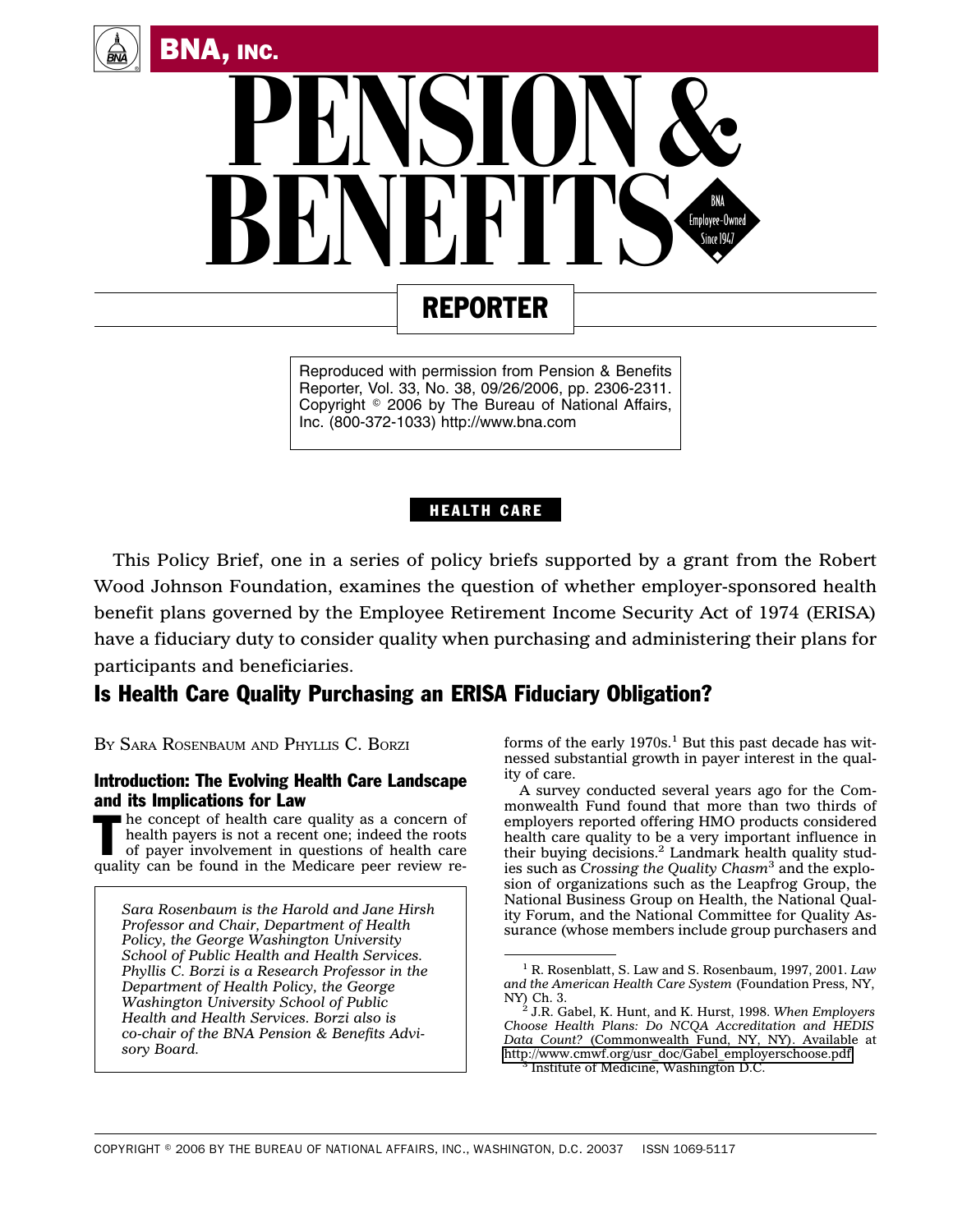the companies that sell health service and benefit plans to groups) have further fueled this link between payment and quality.

The evolving relationship between health financing and health quality rests on more than just studies, reports and high-visibility activities, however. Changes in the organization and financing of health care have major implications for the extent to which expectations regarding health quality become embedded in the very act of paying for health care: Even were health care purchasers to remain strictly interested in financing as opposed to the quality of care, the design structure of many of the health benefit products available on the market today focuses the discussion on health care itself.

Several important developments underlie this shift away from financing alone and toward the interaction of financing with health care.

The Advent of Hybrid Health Benefit Products That Link **Services and Coverage.** In the past two decades the nation has virtually reinvented its approach to health care financing. As recently as 1988, 73 percent of insured workers were members of plans that were considered "conventional," that is, in which coverage was contractually de-linked from health care. Physicians and hospitals operating independently of financing arrangements furnished care and billed patients; patients, in turn, paid health care providers and were then indemnified by their insurers. By 2005, this proportion had shrunk to 5 percent.<sup>4</sup>

Indeed, with the exception of Medicare and the most seriously ill and disabled Medicaid beneficiaries, it is a challenge today to find any insured American whose coverage is not derived through what might be thought of as a ''hybrid'' corporate entity, i.e., a health service and benefit corporation that either requires or incentiv $i$ zes<sup>5</sup> its members (through the use of substantial cost sharing requirements) to obtain covered benefits through a service network selected and credentialed by the corporation. This operational merger of health care and health benefits has important legal implications, whose effects have been visible for over a decade. What ultimately has emerged is a judicial approach that recognizes that hybrid corporate entities (which can include licensed HMOs as well as other types of corporate health care providers such as PPOs and integrated ser-vice systems) ''wear two hats''6 and therefore can incur legal liabilities in both the coverage and quality arenas

(although ERISA preempts certain remedies). $7$  Indeed, on occasion these hybrid entities have actively argued that they are, in fact, engaged in health care practice and thus should be exempt from state laws regulating health insurance.<sup>8</sup>

The Diffusion of Health Information Technology (HIT). Health information technology (HIT) is essential to the advancement of a movement toward quality purchasing, because of its capacity to produce more detailed information about the care that is purchased. HIT adoption rates hover around the 15-20 percent level for physician practices and the 20-25 percent level for hospitals.<sup>9</sup>

The federal government's emphasis on HIT adoption,10 as well as growing interest as a matter of provider custom and practice, promises to speed the adoption process. As health information technology diffuses, the potential for purchasers to have information central to quality purchasing also will grow, thereby raising expectations about purchaser involvement in health care matters.

Health Care 'Consumerism.' Changes in the health care marketplace and the availability of more and better health care information (a Google search of ''health care report cards'' yielded 130 million hits as of April 9,  $2006$ <sup>11</sup> parallel the growth of health care "consumerism.'' Consumerism as a concept exists at the juncture of the forty-year-old patients' rights movement and the growing emphasis on the market nature of U.S. health care system.12 Consumerism's essential features are an emphasis on individual responsibility, greater equality in patient and provider relationships, transparency in health care and health care choices, and adequate information to support informed health care decision mak-

 $9$  Richard Hillestad et al., 2005. "Can Electronic Medical Record Systems Transform Health Care? Potential Health Ben-<br>efits. Savings and Costs" Health Affairs 24. 1103-1117.

[hl=en&q=health+care+report+cards&btnG=Google+Search](http://www.google.com/search?hl=en&q=health+care+report+cards&btnG=Google+Search) <sup>12</sup> *Law and the American Health Care System,* op. cit. Ch.

<sup>4</sup> Kaiser Family Foundation, 2005. Trends and Indicators in the Changing Health Care Marketplace. [http://www.kff.org/](http://www.kff.org/insurance/7031/print-sec2.cfm)<br>insurance/7031/print-sec2.cfm (Accessed April 9, 2006).

<sup>&</sup>lt;sup>5</sup> The additional cost exposures associated with going "out of network'' can be considerable: not only higher cost-sharing but also, exposure to balance billing by the out-of-network provider for the difference between the provider's charge and the plan's payment schedule. In addition, while out of network care might not completely eliminate coverage, it may be harder to secure plan approval for follow-up in-network care that has been recommended by an out-of-network provider.

<sup>&</sup>lt;sup>6</sup> Pegram v. Herdrich, 530 U.S. 211, 24 EBC 1641 (2000). See *Corcoran v. United Healthcare Inc.* 965 F.2d 1321, 15 EBC 1793 (5th Cir. 1992); *cert. den*. 506 U.S. 1033; and *Dukes v. U.S. Healthcare*, 57 F. 3d 350, 19 EBC 1473 (3d Cir. 1995); *cert. den. sub. nom.* 516 U.S. 1009 (1995), which offers perhaps the clearest explanation distinguishing claims tied to quality of care from those tied to coverage.

<sup>7</sup> In *Aetna v. Davila,* 542 U.S. 200, 221, 32 EBC 2569 (2004) the United States Supreme Court held that although ERISA preempts state tort remedies for injuries associated with negligent coverage decisions, liability theories predicated in health care quality remain unaffected. The most contentious aspect of the Patients Bill of Rights debate that dominated Washington health policy from 1997 through 2001 focused on the question of liability for coverage and quality of care acts.

Rush Prudential v. Moran, 534 U.S. 1063 (2001) (whether HMOs should be bound by state external appeal review stat-

<sup>&</sup>lt;sup>16</sup> President Bush has identified HIT as a leading issue in health care improvement platform. http:// his health care improvement platform. [http://](http://www.whitehouse.gov/infocus/healthcare/) [www.whitehouse.gov/infocus/healthcare/](http://www.whitehouse.gov/infocus/healthcare/) (Accessed April 9, 2006). HHS Secretary Leavitt's 500-Day Plan has as its first goal is transformation of the health care system through HIT. <http://www.hhs.gov/secretaryspage.html> (Accessed April 9, 2006). More than 50 bills containing the term ''health information technology'' have been introduced into the 109th Congress. (Thomas search by authors on April 9, 2006) <sup>11</sup> [http://www.google.com/search?](http://www.google.com/search?hl=en&q=health+care+report+cards&btnG=Google+Search)

<sup>3;</sup> George Halvorson and George Isham, 2003. *Epidemic of Care* (Jossey Bass, San Francisco); George Annas, 2004. *The Rights of Patients* (ACLU, NY); Michael Millenson, 2000. *Demanding Medical Excellence: Doctors and Accountability in the Information Age.*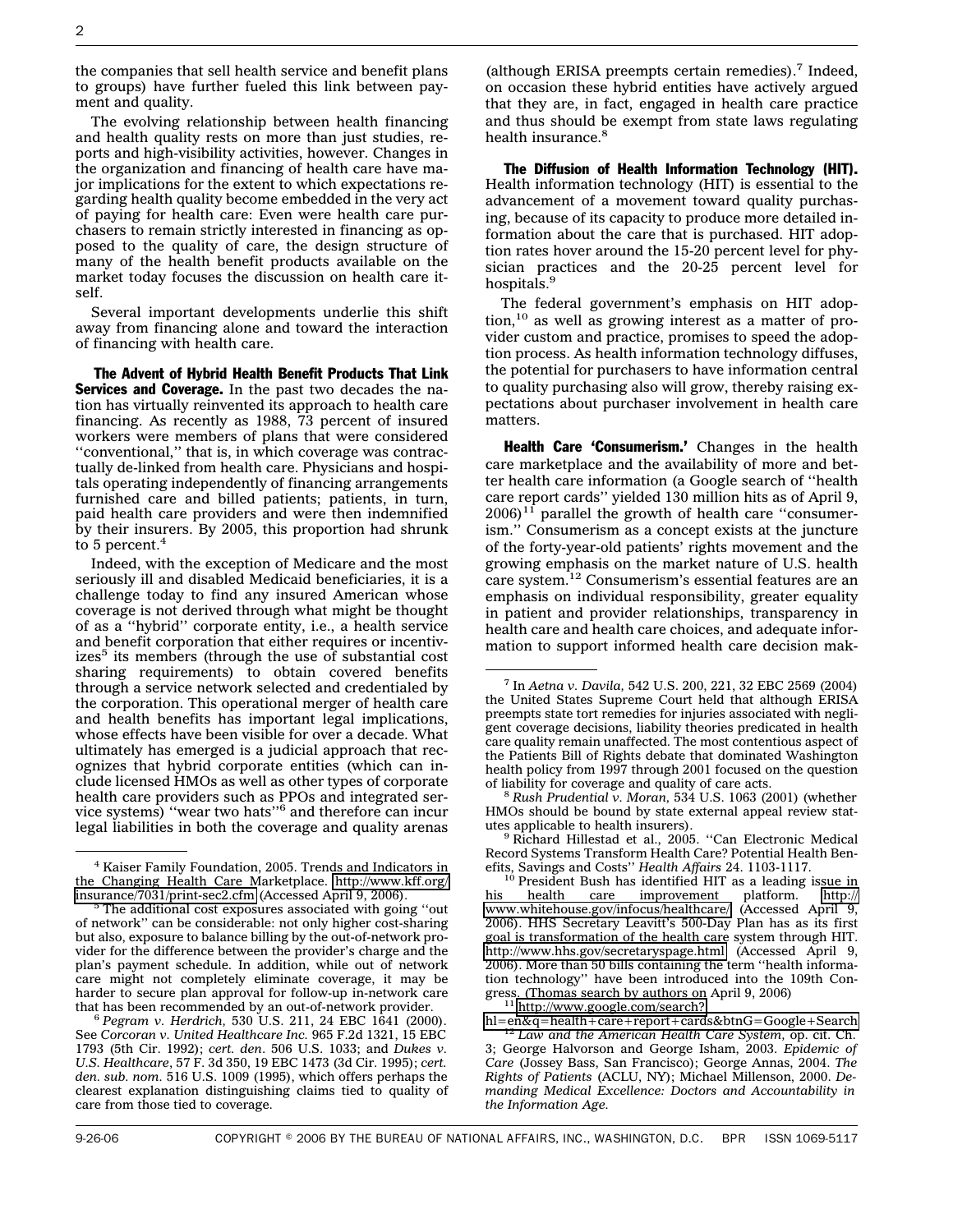ing.13 As individuals come to expect more and better information about their health care–particularly if their choices are limited by network requirements<sup>14</sup>–the pressure on group purchasers to factor health quality and health information into the purchasing decisions also can be expected to increase.

In sum, the changing organizational, informational, and societal landscape of the health care system suggests shifting social expectations away from the act of simply paying for care and toward a focus on care itself as an embedded aspect of group purchasing arrangements. To be sure, this evolution is unfolding unevenly across the employment-based purchasing sector, with greater interest among the largest employers. At the same time, regional and national health insurers and health benefit companies act on behalf of smaller group purchasers. The selection and ongoing evaluation of health service providers for network membership and financial participation in the plan places gives these entities a direct corporate interest in matters of health care quality.

An enduring aspect of the law is the extent to which the interpretation and formulation of law and legal principles evolves with changes in industry custom and practice, changing social expectations, and the diffusion of advances of technology and knowledge.<sup>15</sup> Nowhere is this dynamism in law more evident than in health care, where the legal principles that guide health care have been transformed by a revolution in knowledge, technology, and practice, which has been unfold-<br>ing over the past half century.<sup>16</sup> These advances have altered not only the nature of patient rights and legal protection but the very nature of the duties owed by entities involved in health care. This evolution in the nature of legal duty is illustrated by two advances in the law: the impact of knowledge, science and technology on medical negligence law during the latter half of the  $20<sup>th</sup>$  century; and the imposition of new and special du-

 $s<sup>16</sup>$  S. Rosenbaum, 2003. "The Impact of Law on Medicine as a Profession.'' *JAMA* 289:1545-1555 (March 26, 2003).

Changing customs, mores, and technologies also can alter the legal duties attributable to corporate entities that organize, administer, and oversee hybrid health operations merging coverage and care for multiple group sponsors. The intricate nature of law means that a single corporation can take on various legal ''personalities'' depending on the nature of the legal question posed, and the body of law under which the question is framed. For example, when the question is liability under state law for substandard medical care quality, a series of judicial decisions over the past 20 years have concluded that health care corporations operating as HMOs can be viewed as medical care providers and thus can be potentially exposed to both vicarious and corporate liability for substandard medical care, even in the case of HMOs that operate not as ''brick and mortar'' enterprises but instead as contractual arrangements between intermediaries and provider networks.<sup>18</sup>

Similarly, when the issue is framed as one involving fiduciary duty under the Employee Retirement Income Security Act (ERISA), at least one court has ruled that a health care corporation that functions as an ERISA fiduciary can face liability when information material to patient care, such as the existence of a financial incentive plan that may adversely implicate health care adequacy, is not disclosed to plan participants and beneficiaries.19

Federal Medicaid law offers yet a third example of how legal duties can change as the specific conduct and body of law that gives rise to such conduct change. Federal Medicaid law requires that state Medicaid agencies act in the best interest of program beneficiaries and ensure plan administration that assures that payments are consistent with health care quality.

Viewed under Medicaid law, state agencies and the health care corporations that administer managed care plans on their behalf, may incur a legal duty to use resources to advance the quality of health care. Whether this legal duty can give rise to a private lawsuit against a state agency for failing to ensure the quality of care has not been tested; what is clear however, is that as described above, poor quality care by a Medicaid HMO might give rise to a legal action against the HMO under state medical liability law.

**ERISA Questions.** This policy brief focuses on the legal duties created by ERISA. Specifically it considers whether ERISA fiduciaries can be considered to have a fiduciary duty to oversee the quality of health care through the use of health information and quality purchasing techniques. In answering this broad question, three important sub-questions emerge. The first is the nature of the legal duty owed to health plan participants

<sup>&</sup>lt;sup>13</sup> To understand and appreciate the association between consumerism and the nature and structure of the health care market see, Federal Trade Commission, *A Dose of Competition* (2004). See also James Robinson, 2002. ''The End of Managed Care,'' *Health Affairs* for an excellent discussion of the tension between corporate control over health care access and quality and the need for more consumer direct involvement in purchasing decision-making.

 $14$  Hybrid product structures using embedded networks can be expected to survive a shift toward high-deductible plans linked to health savings account, since members will continue to require the discounts available from their networks, regardless of whether the service they use is insured or paid from a

<sup>&</sup>lt;sup>15</sup> Oliver Wendell Holmes, 1881. The Common Law. A classic case that best exemplifies the impact of technology and social advances on the law is *The T. J. Hooper,* 60 F.2d 732 (2d Cir. 1932) which is considered a seminal articulation of how courts weigh the impact of technology, knowledge and custom in their approach to defining legal duties. The case involved the question of whether by the late 1920s, a tugboat company that operated without on-board radios that would have provided information about a coming storm should face liability for death and injury stemming from a storm-related wreck. Writing for the Court of Appeals, Judge Hand noted that the evolution of legal duty reflected a careful balancing of industry custom against changes in knowledge and technological capacity and the costs associated with such technology as a result of a high level of diffusion.

<sup>17</sup> *Law and the American Health Care System,* op. cit. Ch. 3; ''The Impact of Law on Medicine as a Profession,'' op. cit.; George Annas, ''The Patient's Right to Safety,'' *NEJM 354: 19*

<sup>(</sup>May 11, 2006). <sup>18</sup> See, e.g., *Jones v. Chicago HMO* 191 Ill. 278 (2000); *Dukes v. U.S. Healthcare Inc.* 57 F.3d 350 (1995); *Aetna v.*

*Davila*, *supra,* note 7. <sup>19</sup> *Shea v. Esensten* 107 F.3d 365, 20 EBC 2561 (8th Cir.), *cert. den.,* 522 U.S. 914 (1997), *appeal after remand,* 208 F.3d (8th Cir.), *cert. den.,* 531 U.S. 871 (2000).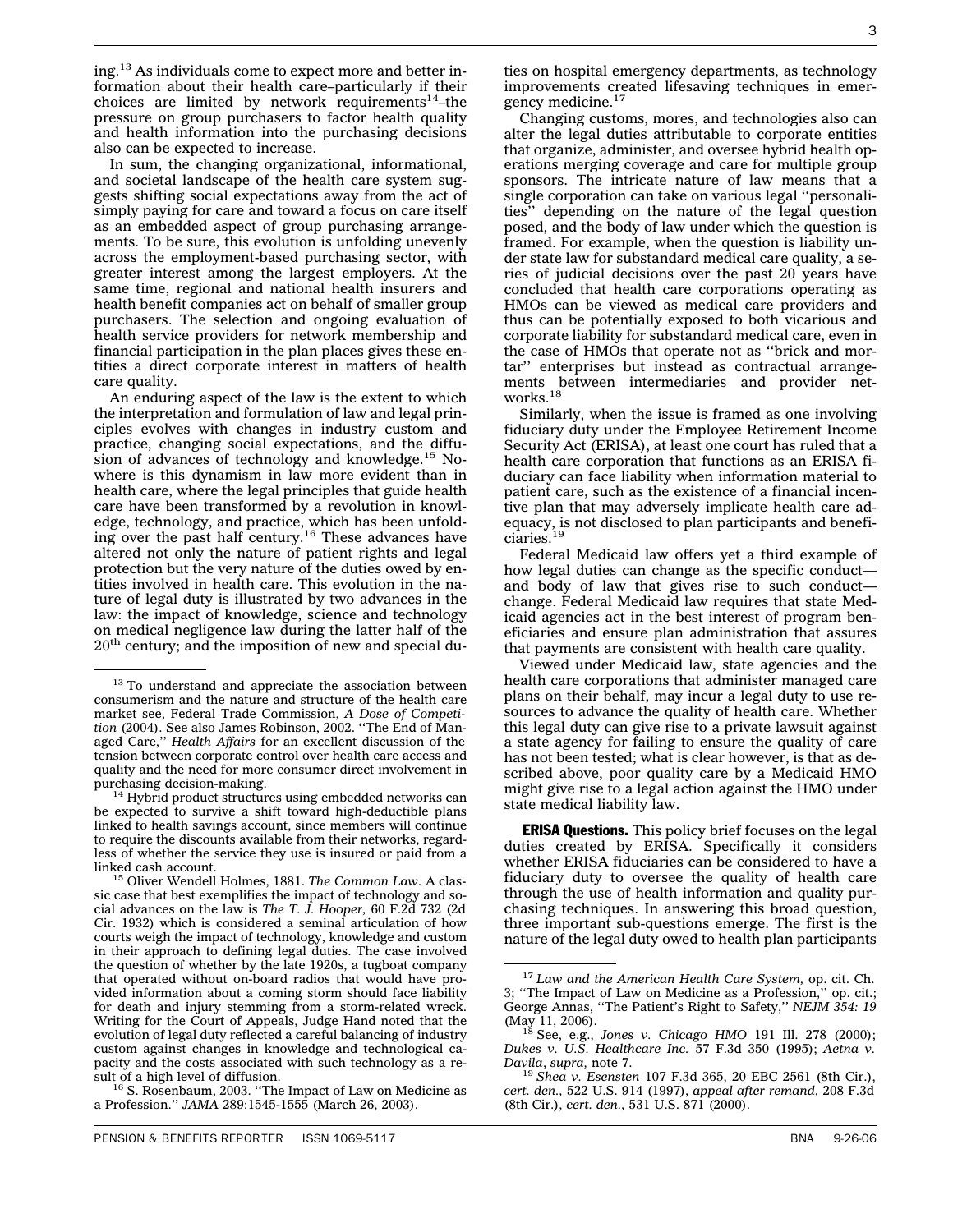and beneficiaries by ERISA ''fiduciaries.'' The second is the nature of the remedy available to individuals who claim injury as a result of a breach of fiduciary duty. The third concerns the proper role of federal oversight of fiduciary conduct. In a context of health care, these three questions can be refined as follows:

s First, do ERISA-governed employee health plans have a fiduciary duty to consider quality when they select or evaluate the performance of the health coverage and service plans offered to participants and beneficiaries?

Second, would individuals injured as the result of poor quality health care under an employer-sponsored plan have a right to recover for breach of fiduciary duty, and what would that recovery look like?

Third, what is the proper federal oversight role in a health care system in which employer-sponsored plans are making decisions for health plan participants that carry significant implications for health care quality?

At this relatively early point in the evolution of fiduciary legal duties for health care quality decisions, these questions do not have definitive answers. At the same time, it is possible to see the evolution of a legal standard related to quality purchasing as result of the interaction between ERISA's fiduciary standard and the evolution of health care purchasing and the availability and use of health information.

#### The ERISA Fiduciary Duty and Its Implications for Health Quality Accountability

An Overview of the ERISA Fiduciary Function. ERISA is the most important federal law governing noncash compensation provided by employers, including pensions and other employee benefits, such as health benefits (which are considered benefits provided by ''employee welfare benefit plans'' under ERISA). The courts have created two important distinctions in the functions performed by those involved in ERISA plan establishment and maintenance.

The first function is the ''settlor'' function. When an employer or plan sponsor acts in its ''settlor'' capacity (that is, when making basic design decisions about what services and benefits to include in a plan *at all*), the plan sponsor acts solely at its own discretion and plan members have no enforceable rights. In a health care context, the settlor function arises in the context of an employer's initial business decision whether to establish an employee benefit plan at all, as well as the employer's determination of the types of benefits that will be offered to employees and their families (e.g., health insurance and health services, long-term disability insurance, pensions, etc.). Other settlor functions involve decisions regarding whether to modify, amend or terminate the plan.

The second function is that of a ''fiduciary.'' The fiduciary function arises once an employee benefit plan is established. In a health benefit plan context, the ERISA fiduciary may be the health insurer from whom the employer buys the health benefit product that is offered under the plan. Given the virtual eclipse of the indemnity insurance market, it is likely that the health benefit product will combine coverage (either extensive or limited depending on the range of benefits and the cost sharing required) with a network of service providers operating on either a loosely or tightly configured basis.

The ERISA fiduciary might also be the employer (or employees of the employer) itself. Employers that selfinsure typically contract with health benefits corporations (insurers and HMOs) to administer their health plans. In that case, either the employer simultaneously acts as its own plan fiduciary on behalf of participants and beneficiaries or the entity with which it contracts may agree to serve as a fiduciary. Alternatively, but far less likely than either of these approaches, these entities may serve as co-fiduciaries.

Like the administrator of a trust, each ERISA plan fiduciary (who may or may not be the day-to-day plan administrator)<sup>20</sup> has an obligation to plan participants to manage plan assets and administer the plan prudently and solely in their interests. Thus, ERISA fiduciaries must meet the ERISA prudence standard and comply with other ERISA fiduciary duty requirements. $21$ 

It can be difficult to distinguish between ''fiduciary'' and ''settlor'' functions. For example, most ERISA experts believe that deciding whether to offer employees a choice of a tightly controlled HMO or a loosely structured PPO is a ''settlor'' function, because it is a decision related to the *design* of the benefit plan. Fiduciary decisions, on the other hand, typically arise in carrying out or implementing those decisions (i.e., which HMO or PPO to contract with to provide benefits). In addition, fiduciary decisions generally have an impact on benefit accessibility and utilization by particular plan participants. Thus, decisions about whether a particular covered health care benefit is medically necessary for a participant, or whether to authorize patient care from an out-of-network provider (for example, referral to a non-network provider in the case of an HMO that uses strict network controls for certain services), are examples of possible fiduciary activities subject to ERI-SA's fiduciary duty rules.

Because the line between ''fiduciary'' and ''settlor'' functions is often hard to draw in a health care context given the merger of care and coverage, it may be helpful to examine how ERISA law has evolved in the world of pensions, particularly regarding so-called section " $401(k)$ " plans. The Department of Labor has long taken the position in regulations and in litigation (particularly the recent cases involving 401(k) plan investments in employer stock) $^{22}$  that selecting the investment options to be offered to participants in a 401(k)

 $^{20}$  Employers that self-insure the health benefits may hire a large health services company to administer the plan but may retain the right to make their own fiduciary decisions. Employers that purchase insured health plans shift the insurance risk to the carrier and assign to the carrier selling the insured product both plan administration and fiduciary responsibilities. In other words, the entity that holds the financial exposure typically retains the fiduciary controls. <sup>21</sup> See, e.g., *Curtiss-Wright Corp. v. Schoonejongen*, 514

U.S. 73, 18 EBC 2841 (1995); *Lockheed Corp. v. Spink*, 517

<sup>&</sup>lt;sup>22</sup> In both *In re Worldcom*, *Inc. ERISA Litig.*, 263 F. Supp. 2d 745, 30 EBC 2035 (S.D.N.Y. 2003), and *In re Enron Securities, Derivatives & ''ERISA'' Litig*., 284 F. Supp. 2d 511, 31 EBC 2281 (S.D. Tex. 2003), the Department of Labor argued that, given what was happening with respect to the value of employer stock, the plan fiduciaries had a duty to cease purchasing additional employer stock and to cease offering an employer stock option in the 401(k) plan. See also, the Secretary of Labor's amicus briefs in *Tittle v. Enron Corp*., No. 01- 3913 (S.D. Tex. filed Aug. 30, 2002), *In re Schering-Plough Corp.*, No. 04-3073 at 17 & n.17 (3d Cir. filed Oct. 20, 2004),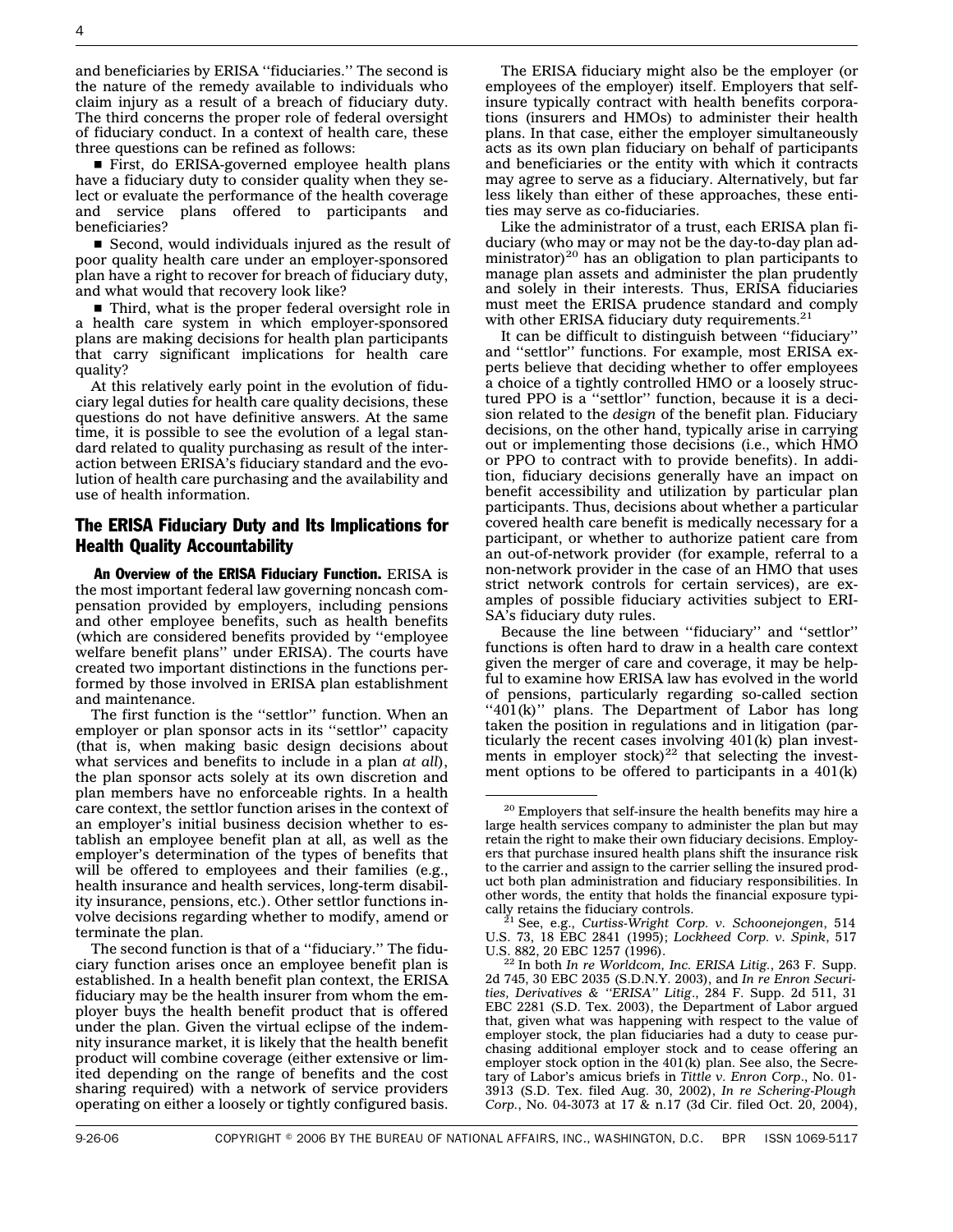plan is a fiduciary activity subject to ERISA's fiduciary rules and that once these options have been selected, fiduciaries have an ongoing duty to monitor their performance and suitability. $23$  In other words, although the decision of a plan sponsor to offer a 401(k) plan and to allow participants investment choice are settlor decisions, once the plan sponsor begins the process of determining which specific investment options will be offered and selecting the financial services vendor to operate the 401(k) plan, the employer has, in effect, taken off its plan sponsor (or settlor) hat and replaced it with its fiduciary hat. When the fiduciary makes those selection decisions, factors such as customer service, competence, integrity, accessibility, accountability, ability of participants to access and move money within their accounts, privacy and security issues, etc. must be taken into account when the fiduciary decides which financial services vendor to choose. Moreover, under ERISA, once the plan is established and the service providers are in place, fiduciaries have an ongoing duty to monitor their continued suitability as plan vendors, by monitoring their records of performance and service to participants, among other things.

Does the Concept of Fiduciary Obligation Extend to Quality Purchasing in Health Care? In a health care context, fiduciary conduct may be implicated at two basic points: (1) at the initial point of contracting with a company that will administer (and in some cases, insure) the plan; and (2) during the period of performance, when the fiduciary would be expected to scrutinize plan performance. Where the health benefit consists of a hybrid product combining coverage and networked services, the fiduciary obligation would appear to extend to scrutiny of not only the quality of *coverage* administration but also, *the quality of the product's care.* In effect, the system of care is *embedded in* the coverage arrangement. While the fiduciary can no more guarantee a quality result than a pension fiduciary can guarantee a high rate of return on all investments, this is a separate matter from whether the fiduciary has an obligation to ensure that the product meets organizational and operational standards of quality.

In health care, fiduciary activities can be further distinguished by whether the activity involves information about care or information about coverage. On the health information front, at least one federal appeals court has determined that a breach of fiduciary duty occurs when an ERISA plan fiduciary fails to provide a patient with information material to his or her health care treatment decisions.<sup>24</sup> On the other hand, another court has found that a plan fiduciary has no obligation to provide accurate information to plan members regarding

coverage limits and restrictions,<sup>25</sup> even though such information ultimately could influence care seeking patterns.

As noted, federal ERISA law in the area of pensions is more developed than in health care. But since the ERISA statutory standard of fiduciary conduct is identical for both pension and health plans, similar principles should apply in a health benefits context. The parallel nature of ERISA interpretations in a pension and health plan context certainly has been the case over the past 30 years. Thus for example, just as the decision to establish a pension plan at all is a settlor function, the same is true in the area of health care: the decision to establish an employee health benefit plan offering network-linked services, to modify or terminate such a plan, or to design the coverage aspects of the health plan, would be considered a settlor function, just as they would in the case of pensions.<sup>26</sup> At the same time, decisions regarding *which company or companies will be eligible to furnish the health benefit plan* should fall into the fiduciary category, as would decisions about whether to retain the company or oversee the company's administration of a hybrid benefit. And as in the case of pensions, an ERISA fiduciary engaged in health plan administration would be expected to take into consideration issues of quality, not just price, through prudent selection of a health plan in terms of both its coverage administration and health quality record. And in carrying out its duty to monitor health plan performance on behalf of participants and beneficiaries, an ERISA fiduciary would be expected to focus on issues of quality as well, particularly in the case of plan benefits that entail the use of hybrid products offering network-linked coverage.

The notion that fiduciary conduct would encompass quality evaluation and oversight again finds precedent in the world of pensions. Although there are no specific statutory provisions or regulations under ERISA that require fiduciaries to focus on health care quality, the Department of Labor has signaled that fiduciaries that administer pension plans should look beyond cost considerations in selecting service providers. For example, in an opinion letter dated February 19,  $1998,^{27}$  when asked whether it was appropriate for trustees of ERISA health and welfare multiemployer trusts to consider quality in selecting health plan service providers, and not simply select the lowest bidder, the Department said that the quality of services is a factor relevant to selecting a service provider because ''failure to take quality of services into account in the selection process would constitute a breach of the fiduciary's duty under ERISA, when . . . the selection involves the disposition of plan assets.''

and *Langbecker v. Electronic Data Systems,* C.A. No. 6.03 MD-

 $^{23}$  See, for example, the preamble to regulations regarding ERISA § 404(c) which implement a statutory safe harbor for plan fiduciaries who allow participants in  $401(k)$  plans to control investment decisions within the investment options under the plan. Under this safe harbor, a person who is otherwise be a fiduciary is not liable for losses to a plan resulting from the participant's selection of investments in his/her own account, provided that the participant exercised investment discretion with regard to those investments. 29 C.F.R. § 2550.404(c)-1. <sup>24</sup> *Shea v. Esensten, supra,* note 19.

<sup>25</sup> *Jones v. Kodak Medical Assistance Plan*, 169 F.3d 1287 (10th Cir. 1999). <sup>26</sup> *McGann v. H. and H. Music Co*., 946 F. 2d 401 (5th Cir.

<sup>1991);</sup> *Jones v. Kodak Medical Assistance Plan*, *supra,* note 25. <sup>27</sup> DOL Information Letter, to Diana Orantes Ceresi, Asso-

ciate General Counsel, Service Employees International Union (SEIU), February 19, 1998, from Bette J. Briggs, Chief, Division of Fiduciary Interpretations, Office of Regulations and Interpretations, Pension and Welfare Benefit Administration (PWBA), U.S. Department of Labor (PWBA is now called the Employee Benefit Security Administration (EBSA)), available at [http://www.dol.gov/ebsa/regs/ILs/il021998.html.](http://www.dol.gov/ebsa/regs/ILs/il021998.html) This letter is commonly referred to as ''the Ceresi letter.''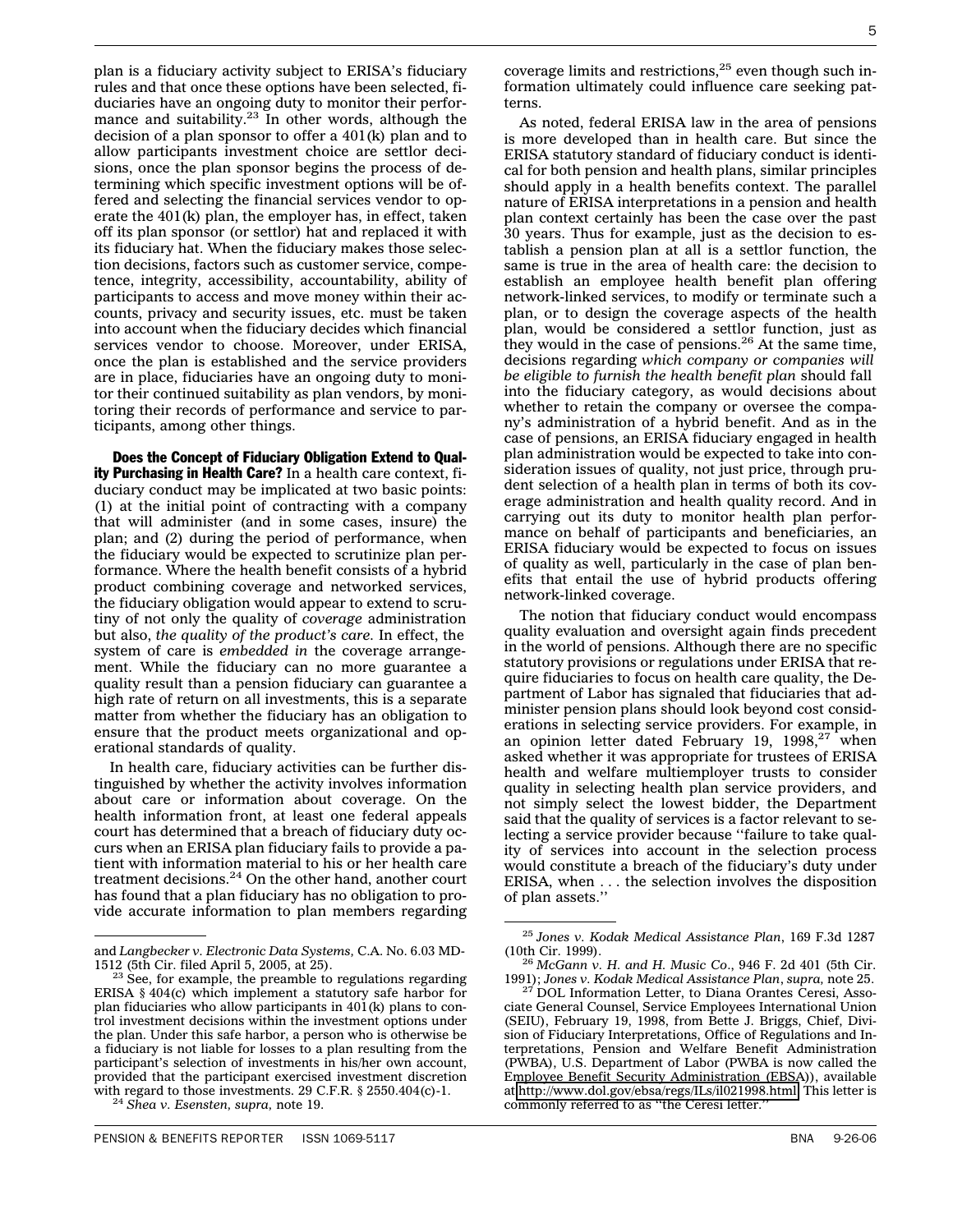Some might argue that the Department's response leaves open the question as to whether quality must be considered in the more typical case where the ERISA health plan is "unfunded" (that is, benefits are paid out of the general assets of the employer rather than through a trust consisting of plan assets). But focusing on the issue of whether the plan benefit is or is not unfunded would seem irrelevant to the question of the nature of the duty. In considering fiduciary duty cases in a health care context, courts have never held that the unfunded nature of a health benefit plan affects the obligation of a fiduciary to act as such; indeed, during a coverage year the plan can be thought of as containing assets, since the health services are available as the result of payment of a plan premium. Furthermore, although it is true that a fiduciary under ERISA is a person who has discretionary control over plan assets and their disposition, discretion over plan administration also triggers fiduciary liability. It is hard to imagine that the fiduciary duty of a plan administrator to consider issues of quality as he or she evaluates the merits of competing health plans, networks of providers and heath care institutions could be materially different based solely on whether or not the benefits provided by the ERISA plan were paid from a trust or from corporate general assets. In both cases, the person administering the plan would be a fiduciary and the duty to consider quality-related issues would be the same.

What Rights and Remedies Are available to Plan Participants and Beneficiaries for Fiduciary Breaches Involving Quality Purchasing? ERISA provides plan participants and beneficiaries with an express right of action to seek recovery of plan benefits that are due; beneficiaries and participants also may challenge other types of conduct as a breach of fiduciary duty, such as the failure to ensure the disclosure of material plan information.<sup>28</sup> In a benefit claim case, however, the courts have interpreted ERISA to recognize no remedy other than benefits due; damages are not recoverable in an ERISA benefits claim.<sup>29</sup>

With respect to claims involving breaches of fiduciary duties under ERISA section, the Supreme Court has narrowly defined ''equitable relief'' to also preclude money damages, limiting such relief to only those categories of relief that were typically available in equity in the days of the divided bench. $30$ 

At the same time, however, it is important to remember that the same conduct can give rise to multiple types of claims under multiple legal theories. Given the recognition by the United States Supreme Court that quality of care claims fall outside of ERISA, it might be that a claim of injury as a result of a company's failure to use health information to assure quality might succeed when framed as a violation of state health care quality law.<sup>31</sup>

What does all this mean for remedies for substandard quality care? Where a plan participant or beneficiary sues a health benefits corporation alleging a breach of a

(2006). <sup>31</sup> *Aetna v. Davila, supra,* note 7.

federal ERISA fiduciary duty to ensure quality care, the claim may have merit if a court views quality oversight as a fiduciary function and the plaintiff can draw a link between the corporation's conduct and his or her injury. But, under current Supreme Court precedent, the plaintiff would not have a viable damages remedy under ERISA. On the other hand, were the plaintiff to bring a *state law claim grounded in theories of medical liability* against the corporation, this type of state claim might well survive ERISA preemption and, if proven, permit the plaintiff to recover damages related to the injury suffered. In other words, even were courts to recognize a quality claim as falling within the ERISA fiduciary duty, there might be no remedy other than a benefit of appropriate quality. But depending on the state, a quality claim might be pursued under state theories of medical liability, giving the injured person a means of recovery of damages.

Should the absence of a federal damages remedy for a fiduciary breach in connection with health quality end the discussion? While it is easy to equate legal duty with *individual rights and remedies*, in fact, the absence of a damages remedy for individuals is only one aspect of legal accountability.

For example, the Department of Labor, which has ERISA enforcement responsibility, could increase its activities related to oversight of fiduciary practices related to health care. These increased duties could include setting clear standards regarding the quality purchasing responsibilities of fiduciaries and enforcing these standards through oversight and intervention in cases in which fiduciaries are unable to demonstrate compliance with minimum quality purchasing practices. Such practices might be drawn from evolving industry standards: collection and analysis of minimum data sets related to the qualifications of provider networks, use of centers of excellence, valid and reliable measures of health care quality, and collection of data on the outcomes of care; use of data to develop contracts with health benefit corporations that contain strong performance incentives; and data transparency practices such as posting minimum information for participants and beneficiaries regarding the quality of care.

Another approach to ensuring greater ERISA fiduciary accountability for quality might be to link the accreditation of health benefit corporations selling administered products to ERISA health plans in which the employer acts as the fiduciary to evidence of active involvement by the plan administrator in health quality activities similar to those outlined above.

#### Concluding Thoughts

A changing health care system, greater involvement of purchasers in matters of health quality, and broad public attention to the issue of health care quality all point to fundamental changes in the way in which the law understands and interprets ERISA fiduciary obligations in a health care context. This evolution could lead to broad accountability standards for plan fiduciaries and administrators, even if damages for failures of quality are not a recognized form of recovery under ERISA. As health information technology advances and health care purchasing increasingly is understood to encompass quality measurement, the potential impact on the meaning of the ERISA fiduciary obligation is relatively easy to see. Whether this impact translates into accountability practices on the part of fiduciaries depends

<sup>28</sup> *Shea v. Esensten, supra,* note 19. <sup>29</sup> *Mertens v. Hewitt,* 508 U.S. 248, 16 EBC 2169 (1993). <sup>30</sup> *Id.*, at 207-208. This was elaborated on by the Court in *Great-West Life and Annuity Ins. Co. v. Knudson*, 534 U.S. 204, 27 EBC 1065 (2002) and, most recently, in *Sereboff v. Mid Atlantic Medical Services, Inc*., 126 S.Ct. 1869, 37 EBC 1929